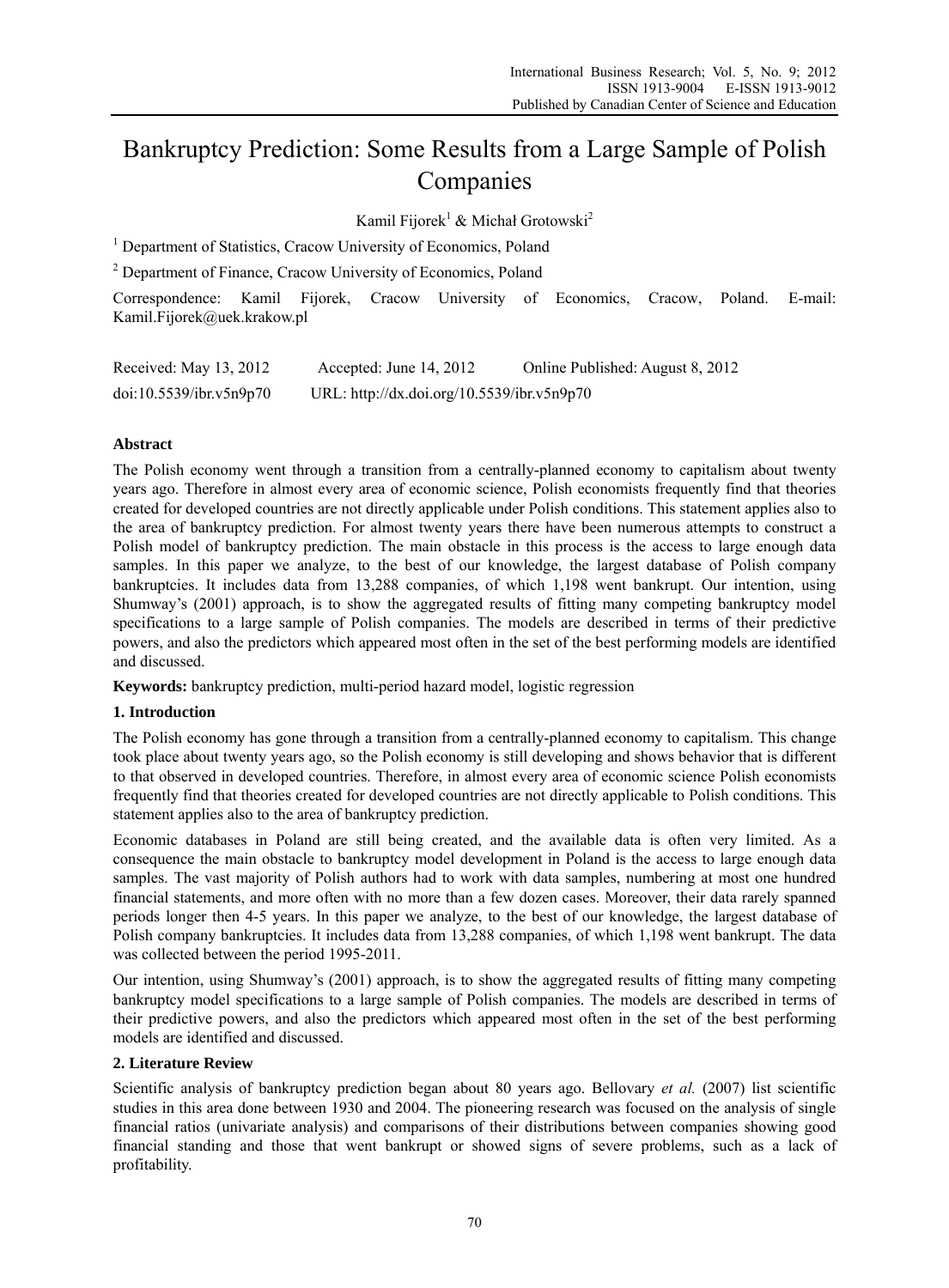In 1968 Altman published the first results of a multivariate analysis of bankruptcy data. His paper is often considered to mark the beginning of the modern approach to bankruptcy prediction. Altman's method – the so called Z-score – was based on multivariate discriminant analysis and was a standard method of bankruptcy prediction for at least 20 years after its creation. Altman analyzed 5 financial ratios and showed that using these ratios one may predict one-year-ahead bankruptcy with a very high confidence. His model was also tested with an out-of-sample data that further proved its quality.

Altman's study triggered growing interest in researching bankruptcy prediction. Ohlson (1980) constructed a multivariate logistic model of bankruptcy prediction using nine financial ratios. His study covered a large data sample including data on more than 2,000 companies. He reported a prediction accuracy rate of about 85%. His study included also a critique of Altman's method based on the discriminant analysis.

Another well-known study related to bankruptcy prediction is a study conducted by Zmijewski (1984). Zmijewski developed an approach to financial distress prediction. His analysis was focused on profitability (or lack of it), not on bankruptcy. However, he used his model for a one-year-ahead bankruptcy prediction and reported an accuracy rate close to 80%.

Many other scientific papers regarding bankruptcy prediction models were published besides the ones mentioned above. These models differ in both the variables used for prediction as well as the modeling approaches. Bellovary *et al.* (2007) report that among the 165 models created since 1960s, the most popular modeling approaches are: discriminant analysis, logit and probit models, and neural networks, but methods such as genetic algorithms and machine learning algorithms, e.g. Support Vector Machines, are used as well.

Up until Shumway's (2001) paper a typical approach to bankruptcy prediction was the so called single-period static modeling. However, Shumway showed that the static approach has many drawbacks and may lead to suboptimal results. The main concern about static modeling is that it does not fully use all the information provided by the data, by ignoring multi-period dynamics. As a solution Shumway proposed using a hazard model. Shumway reestimated Altman's and Zmijewski's models and concluded that almost half of the variables used by them are statistically unrelated to the bankruptcy probability.

For the last twenty years there have also been numerous attempts to construct a model of bankruptcy prediction in the realms of the Polish economy. Historically, the most popular bankruptcy models were linear discriminant models researched for example by Mączyńska (1994), Pogodzińska and Sojak (1995), Gajdka and Stos (1996), Hadasik (1998) and Hołda (2001). More recently logistic regression, neural networks and decision trees were explored in Polish literature by Wędzki (2005) and Hołda (2006).

# **3. Data Description**

The database was created on the basis of the individual company reports included in the EMIS database, run by ISI Emerging Markets (www.securities.com). The data provided by EMIS covers the yearly reports of medium to large Polish companies collected from various official and unofficial sources. Moreover this database lists the dates of bankruptcy announcements, if such an announcement was made.

A typical EMIS data file consists of 36 items, however 14 of them are precalculated financial ratios, whilst 6 others are almost always blank fields. As a result, all the calculations are based upon the following 16 balance sheet items: Fixed assets, Current assets, Inventories, Short-term receivables, Cash and cash equivalents, Total Assets, Shareholders' equity, Long-term liabilities, Short-term liabilities, Total income, Sales revenues, Operating costs, Operating profit (loss), Gross profit (loss), Net profit (loss), and Depreciation.

We used these quantities to construct a selected set of the widely known and recognized financial ratios, i.e.: Operating profitability, Assets to operating income ratio, Return on Sales, Return on Equity, Long-term liabilities to total assets ratio, Current liabilities to total assets ratio, Equity to assets ratio, Funded capital ratio, Quick ratio, Cash Turnover Ratio, Accounts Receivable Turnover, Total Assets Turnover, Working capital productivity, Current assets to working capital ratio, Inventory to working capital ratio and Current receivables to current liabilities ratio. We have also made an attempt to compute many additional financial ratios but most of them, due to missing data, could very rarely be computed and therefore were excluded from further analysis (for details see Table 1).

The generated data set suffered from a typical drawback of financial data, i.e. it contained grossly outlying observations. This, when left unattended, might negatively affect any further analysis. Therefore, we performed on each individual financial ratio a procedure called data winsorization, which is commonly used as a preprocessing step in the field of bankruptcy modeling. For each financial ratio we replaced all the observations that were at least 1.5 times the interquartile range below (above) the first (third) sample quartile, with the first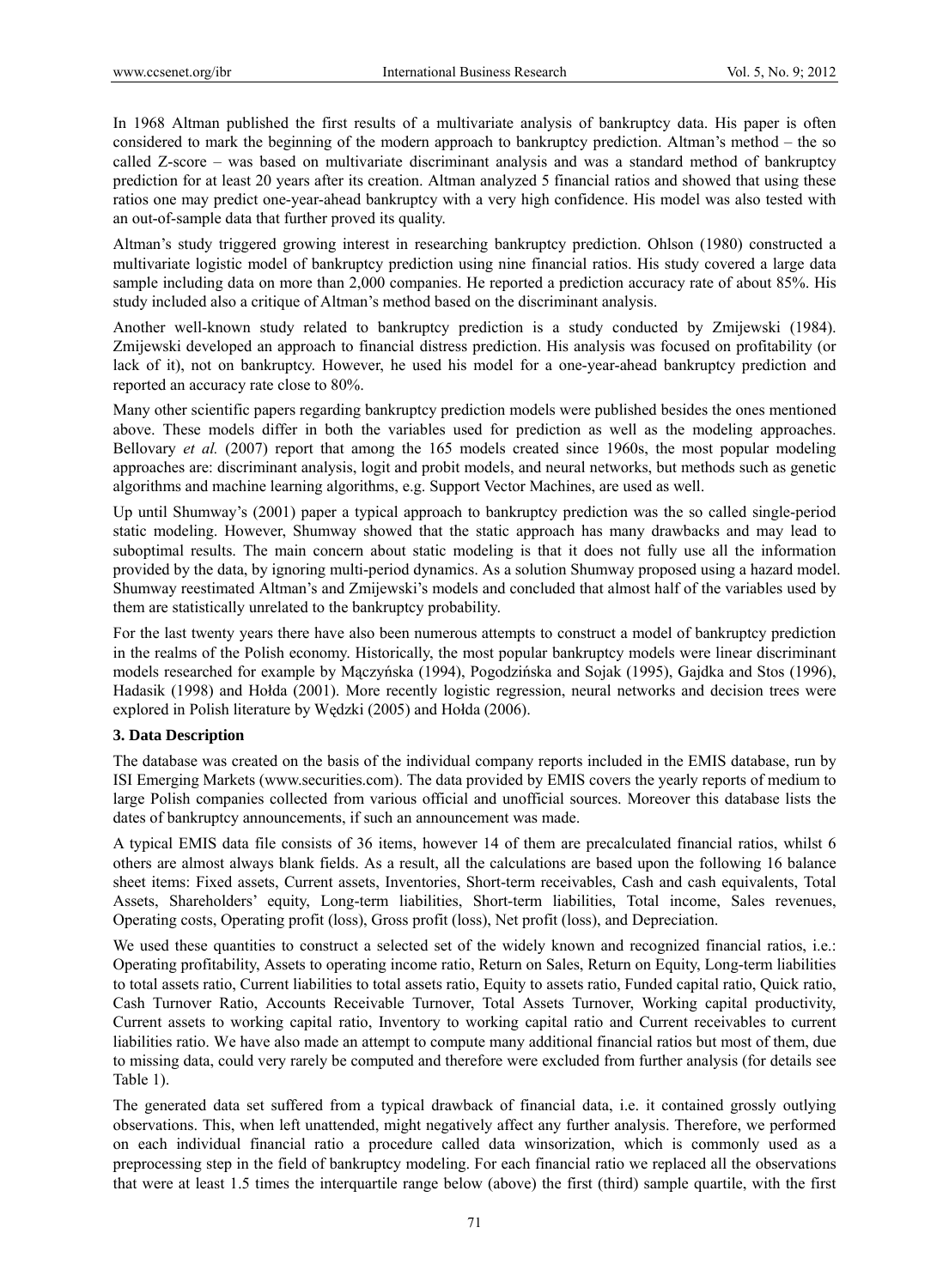(third) quartile value minus (plus) 1.5 times the interquartile range. Also, when a financial ratio took an infinite value, as a consequence of dividing by zero, we replaced it with a sample maximum (for positive infinity) or a sample minimum (for negative infinity).

|  |  | Table 1. Definition of financial ratios considered for and included in the analysis |  |  |
|--|--|-------------------------------------------------------------------------------------|--|--|
|  |  |                                                                                     |  |  |

| Financial ratio                                   | Formula             | Included in analysis |
|---------------------------------------------------|---------------------|----------------------|
| Fixed Assets to Total Assets Ratio                | $X_1/X_6$           | N <sub>0</sub>       |
| Fixed assets to Equity Ratio                      | $X_1/X_7$           | N <sub>0</sub>       |
| Sales to Fixed Assets Ratio                       | $X_{11}/X_1$        | N <sub>0</sub>       |
| Operating profitability                           | $X_{13}/X_{11}$     | Yes                  |
| Assets to operating income ratio                  | $X_{13}/X_7$        | Yes                  |
| Equity to operating income ratio                  | $X_{13}/X_6$        | N <sub>0</sub>       |
| Return on Sales                                   | $X_{15}/X_{11}$     | Yes                  |
| Return on Equity                                  | $X_1 \frac{5}{X_7}$ | Yes                  |
| <b>Return on Assets</b>                           | $X_{15}/X_6$        | N <sub>o</sub>       |
| Debt ratio                                        | $(X_8+X_9)/X_6$     | N <sub>0</sub>       |
| Long-term liabilities to equity ratio             | $X_8/X_6$           | Yes                  |
| Noncurrent assets to noncurrent liabilities ratio | $X_1/X_8$           | N <sub>o</sub>       |
| Current liabilities to total assets ratio         | $X_9/X_6$           | Yes                  |
| Debt to equity ratio                              | $(X_8+X_9)/X_7$     | N <sub>o</sub>       |
| Asset to equity ratio                             | $X_7/X_6$           | Yes                  |
| Funded capital ratio                              | $(X_7+X_8)/X_1$     | Yes                  |
| Long-term debt to long-term capital               | $X_8/(X_7+X_8)$     | N <sub>0</sub>       |
| Current ratio                                     | $X_2/X_9$           | N <sub>0</sub>       |
| Quick ratio                                       | $(X_2-X_3)/X_9$     | Yes                  |
| Cash ratio                                        | $(X_2-X_3-X_4)/X_9$ | N <sub>0</sub>       |
| Cash Turnover Ratio                               | $X_{11}/X_5$        | Yes                  |
| Accounts Receivable Turnover                      | $X_{11}/X_4$        | Yes                  |
| <b>Total Assets Turnover</b>                      | $X_{11}/X_6$        | Yes                  |
| Working capital productivity                      | $X_{11}/(X_2-X_9)$  | Yes                  |
| Current assets to working capital ratio           | $X_2/(X_2-X_9)$     | Yes                  |
| Inventory to working capital ratio                | $X_3/(X_2-X_9)$     | Yes                  |
| Equity to sales ratio                             | $X_7/X_{11}$        | N <sub>0</sub>       |
| Current receivables to current liabilities ratio  | $X_4/X_9$           | Yes                  |

Description:  $X_1$  - Fixed assets,  $X_2$  - Current assets,  $X_3$  – Inventories,  $X_4$  - Short-term receivables,  $X_5$  - Cash and cash equivalents,  $X_6$  - Total Assets,  $X_7$  - Shareholders' equity,  $X_8$  - Long-term liabilities,  $X_9$  - Short-term liabilities,  $X_{10}$  - Total income,  $X_{11}$  - Net sales,  $X_{12}$  - Operating costs,  $X_{13}$  - Operating profit (loss),  $X_{14}$  - Gross profit (loss),  $X_{15}$  - Net profit (loss),  $X_{16}$  - Depreciation.

All the preprocessing steps yielded a data set containing 88,753 firm-years, where by a firm-year we mean a single set of financial ratios computed for one company on the basis of one calendar year's data. On average each company contributed 6.7 firm-years to the sample.

The most prevalent forecasting horizon in bankruptcy prediction literature is one year. However, in our opinion it is more useful to lengthen the forecasting horizon to two years, to give a potentially failing company early warning and consequently more time to implement anti-bankruptcy strategies. Consequently, in the next step for each firm-year T we determined the value of a binary dependent variable: 'one' if this company went bankrupt in the year T+2, 'zero' otherwise. If a company went bankrupt in year T+2 then its data from year T is the last firm-year for this company included in the data set. A more detailed numerical description of a final data set is presented in Table 2 and Table 3.

In the last step we split the whole data set into two independent subsamples: a learning one and a testing one. The learning subsample consisted of 55,494 firm-years, collected between the period 1995-2006 (62.5% of all), whilst the testing subsample included 33,259 firm-years collected between the period 2007-2010 (37.5% of all). It is worth noting that our choice of subsamples will probably lead to an understatement of model performance, because the testing period includes the period of the last financial crisis.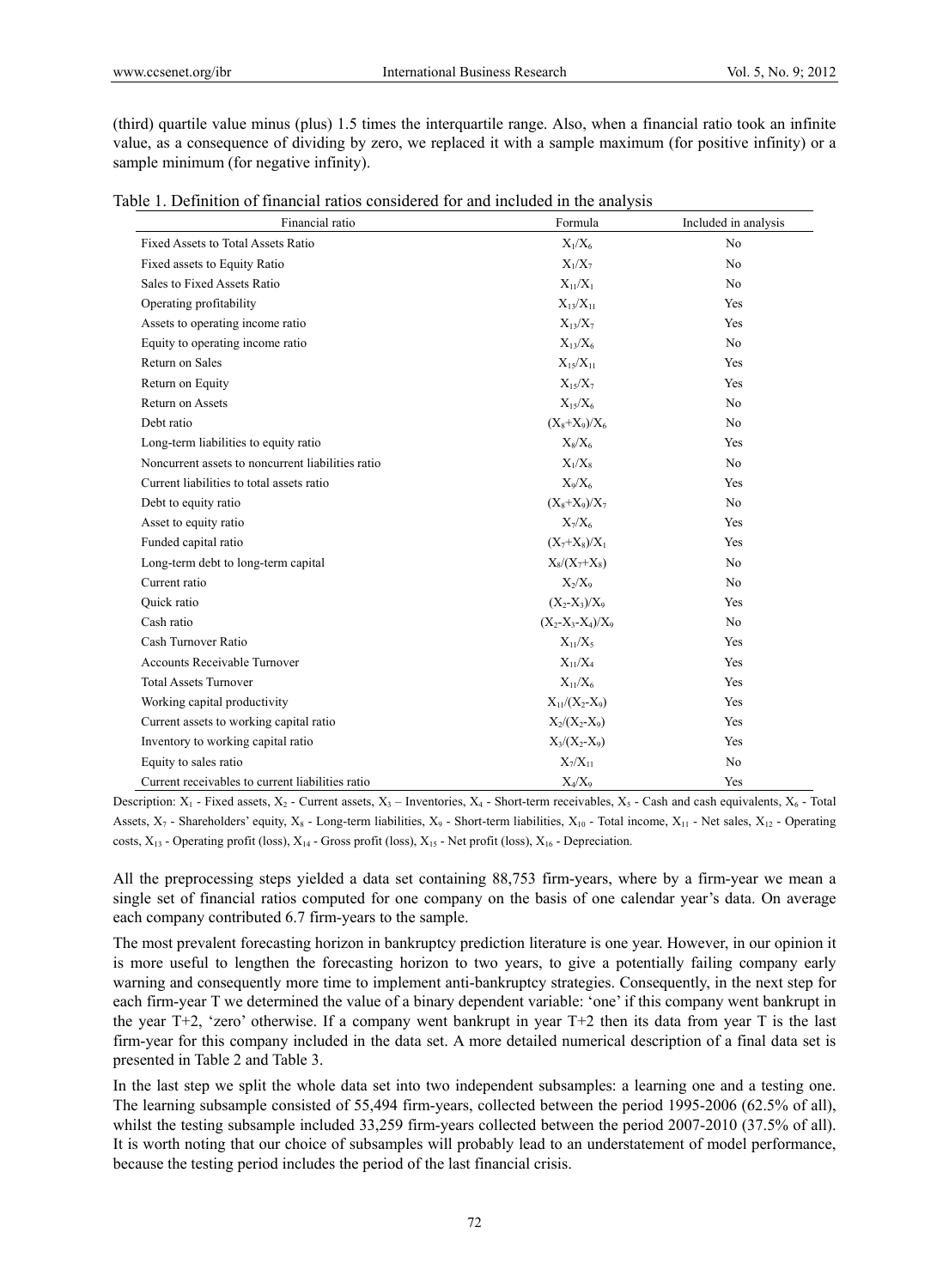| Year      | Firm-years | Bankruptcies     | Industry       | Trade        | Services       |
|-----------|------------|------------------|----------------|--------------|----------------|
| 1995      | 2          | $\boldsymbol{0}$ | $\overline{2}$ | $\mathbf{0}$ | $\mathbf{0}$   |
| 1996      | 8          | $\boldsymbol{0}$ | 5              | 1            | $\overline{c}$ |
| 1997      | 312        | $\boldsymbol{0}$ | 150            | 79           | 116            |
| 1998      | 3 1 2 5    | $\boldsymbol{0}$ | 1 3 5 1        | 791          | 1 3 0 8        |
| 1999      | 4865       | $\overline{2}$   | 2013           | 1 2 1 6      | 2 1 2 9        |
| 2000      | 5 207      | 11               | 2 1 4 6        | 1 2 8 4      | 2 3 4 0        |
| 2001      | 5 8 0 8    | 51               | 2 3 3 5        | 1383         | 2752           |
| 2002      | 6 1 2 9    | 135              | 2 4 4 7        | 1 4 0 4      | 2990           |
| 2003      | 6339       | 194              | 2484           | 1431         | 3 1 9 1        |
| 2004      | 6976       | 187              | 2 7 1 9        | 1604         | 3 5 4 3        |
| 2005      | 7850       | 149              | 3 0 0 3        | 1852         | 4 0 3 7        |
| 2006      | 8873       | 81               | 3 3 3 0        | 2 1 3 5      | 4613           |
| 2007      | 11 596     | 69               | 4 1 4 0        | 2879         | 6 2 3 6        |
| 2008      | 12 042     | 68               | 4 2 4 4        | 2995         | 6 5 2 6        |
| 2009      | 9 3 2 7    | 127              | 3 2 7 9        | 2 3 1 4      | 4993           |
| 2010      | 294        | 89               | 123            | 64           | 135            |
| 1995-2010 | 88 753     | 1 1 6 3          | 33 771         | 21 4 32      | 44 911         |

| Table 2. Companies in the sample cross tabulated by year and type of main activity (farming, forestry, and |  |  |  |  |  |  |  |
|------------------------------------------------------------------------------------------------------------|--|--|--|--|--|--|--|
| fishery excluded)                                                                                          |  |  |  |  |  |  |  |

Table 3. Distribution of financial ratios in bankrupt and non-bankrupt firm-years

|                                             |                  | Bankrupt firm-years | Non-bankrupt firm-years |                  |                  |                  |
|---------------------------------------------|------------------|---------------------|-------------------------|------------------|------------------|------------------|
| Financial ratio                             |                  |                     |                         | Percentile       |                  |                  |
|                                             | $10^{\text{th}}$ | $50^{\text{th}}$    | 90 <sup>th</sup>        | $10^{\text{th}}$ | $50^{\text{th}}$ | 90 <sup>th</sup> |
| Operating profitability                     | $-0,12$          | 0,01                | 0,09                    | $-0,05$          | 0,04             | 0,17             |
| Assets to operating income ratio            | $-0,52$          | 0,14                | 0.89                    | $-0.09$          | 0.14             | 0.68             |
| Return on Sales                             | $-0.09$          | 0.00                | 0.05                    | $-0,06$          | 0,02             | 0,14             |
| Return on Equity                            | $-0,37$          | 0,04                | 0,64                    | $-0,12$          | 0,09             | 0,51             |
| Long-term liabilities to total assets ratio | 0,00             | 0,02                | 0,24                    | 0,00             | 0,01             | 0,24             |
| Current liabilities to total assets ratio   | 0,27             | 0,58                | 0,96                    | 0,07             | 0,33             | 0,74             |
| Assets to equity ratio                      | $-0,10$          | 0,25                | 0,61                    | 0,11             | 0,50             | 0,86             |
| Funded capital ratio                        | $-0.07$          | 0.93                | 2,30                    | 0,61             | 1,19             | 3,47             |
| Quick ratio                                 | 0,20             | 0,64                | 1,35                    | 0,37             | 1,05             | 3,66             |
| Cash Turnover Ratio                         | 13,6             | 92,7                | 269,3                   | 3,3              | 28,8             | 269,3            |
| <b>Accounts Receivable Turnover</b>         | 2,64             | 6,42                | 16,23                   | 3,02             | 7,01             | 21,68            |
| <b>Total Assets Turnover</b>                | 0,65             | 1,79                | 3,87                    | 0,31             | 1,50             | 3,66             |
| Working capital productivity                | $-17,3$          | 1,5                 | 28,8                    | $-17,3$          | 4,6              | 28,8             |
| Current assets to working capital ratio     | $-2,54$          | 1,28                | 6,89                    | $-2,54$          | 1,73             | 6,89             |
| Inventory to working capital ratio          | $-1,45$          | 0.00                | 2,41                    | $-0,89$          | 0,25             | 2,38             |
| Current receivables to current liabilities  | 0,16             | 0,53                | 1,08                    | 0,20             | 0,70             | 1,68             |

#### **4. Modeling Approach Description**

In a single-period approach, a researcher considers each bankrupt firm's data only at a fixed time before bankruptcy. Any data preceding that point in time is discarded. Shumway (2001) proposes to use a hazard model that exploits all the available information, i.e. each firm's time-series data is included as time-varying covariates. As a result of this additional data, hazard models produce more precise parameter estimates and may generate more efficient predictions. Importantly, Shumway points out that the hazard model can be formulated as a binary logit model (ordinary logistic regression model). To fit a hazard model using software for a logistic regression, each firm-year needs to be a separate observation. We applied Shumway's method and used penalized maximum likelihood to estimate logistic regression model parameters. More details on penalized maximum likelihood estimation can be found, for example in Firth (1993), Fijorek and Sokołowski (2012).

The conducted research was not limited to the estimation of a single bankruptcy prediction model. Instead of this,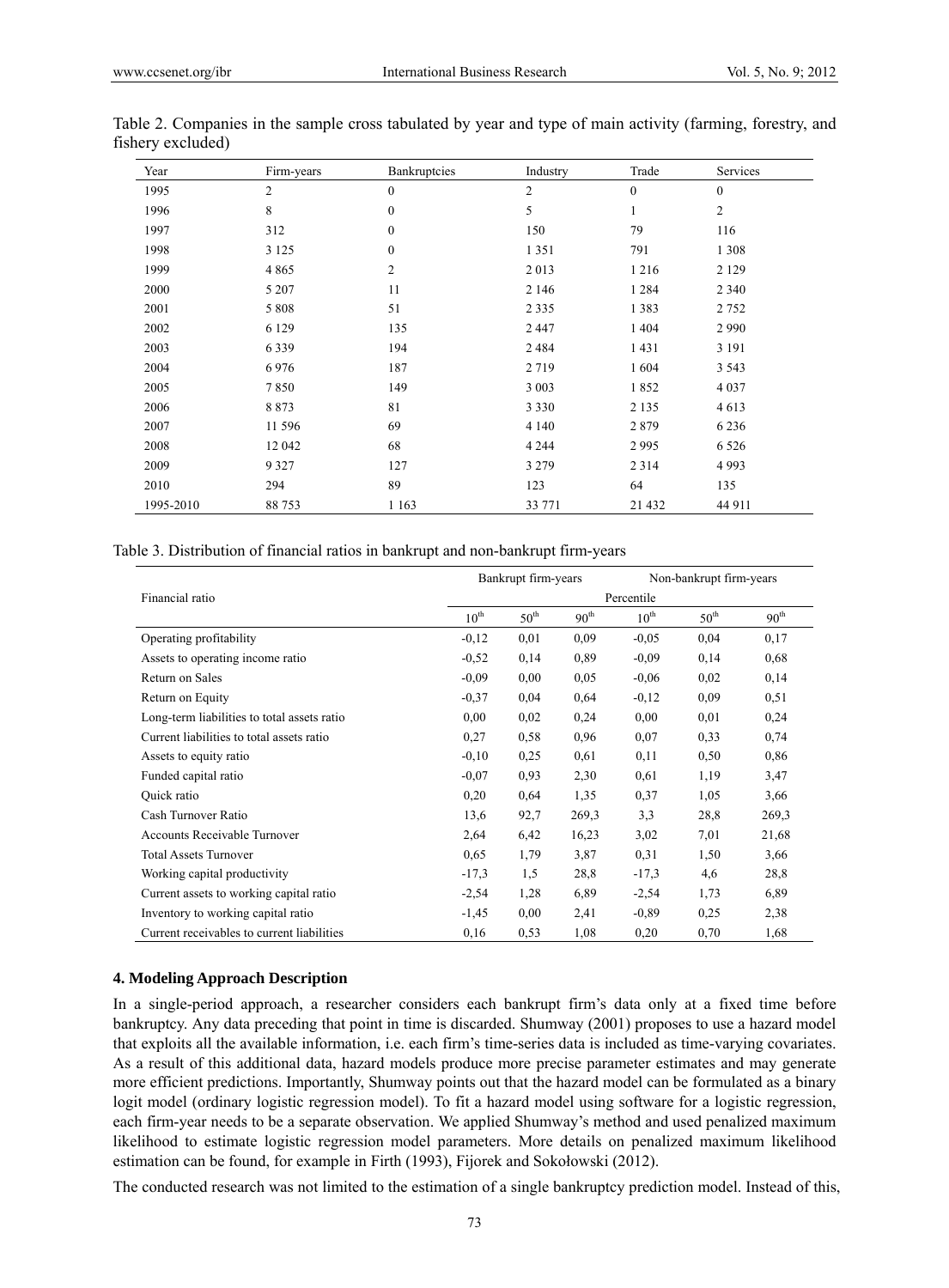we have estimated many competing models and looked for the best performing ones, and the variables that constitute them. Having 16 explanatory variables (financial ratios) at hand, it was possible to design as many as 65,535 different models. For each of them we proceeded according to the following steps:

- 1) Model coefficients were estimated using learning sample data.
- 2) Using estimated coefficients, we computed bankruptcy probability for each learning sample firm-year.
- 3) Using all estimated bankruptcy probabilities we computed their median (*Med*) and  $80<sup>th</sup>$  percentile ( $P_{80}$ ).
- 4) Using testing sample data we again computed probability of bankruptcy for each firm-year, using model coefficients estimated with learning sample data.
- 5) We calculated the number (denoted  $N<sub>1-5</sub>$ ) of bankruptcies in the testing sample for which the estimated probability of bankruptcy is lower than *Med*. It shows the number of out-of-sample bankruptcies for which the estimated model produces a bankruptcy probability that is lower than the median value of probabilities obtained for the learning sample data. This represents the undesirable behavior of the model to predict a low bankruptcy probability for a company that in fact went bankrupt. Thus it may be treated as measure of an out-of-sample 'weakness' of the model.
- 6) We counted the testing period bankruptcies with a probability of bankruptcy greater than  $P_{80}$  this number is denoted as  $N_{9-10}$ .  $N_{9-10}$  shows the number of out-of-sample bankruptcies for which the estimated model produces bankruptcy probabilities that fall into the two top  $(9<sup>th</sup>$  and  $10<sup>th</sup>)$  deciles of bankruptcy probabilities obtained with the learning sample. This number expresses the desired model behavior of assigning high bankruptcy probability to a bankrupt company. Therefore we will treat it as a measure of the model's predictive ability.
- 7) Finally, we computed two fractions: (i)  $N_{1-5}/N$ , and (ii)  $N_{9-10}/N$ , where N is the total number of bankruptcies in the testing period data.

The fractions computed in the last step of the algorithm were tabulated for all the estimated models and are discussed in the next section. For comparison purposes we also computed, and depicted the same fractions for the learning sample data.

## **5. Results**

We begin the analysis of the results by comparing the performance of our models to the model developed by Shumway (2001). Figure 1 presents kernel densities, estimated for ratios  $N_{1-5}/N$  and  $N_{9-10}/N$  for the learning and testing samples. We can conclude that in the testing sample the best estimated models achieve  $N_{1-5}/N$  ratio of about 9%, and  $N_{9-10}/N$  ratio of about 59%. Therefore, the performance of even the best estimated model in our analysis is significantly worse than the performance of Shumway's (2001) model. There are many possible reasons for this. Firstly, the Polish economy is still developing, which means that Polish entrepreneurs act in harsher conditions than their American counterparts. Therefore, it is probably easier to predict bankruptcy in the US than in Poland, in general. Secondly, we attempted to predict bankruptcy two years before it happens, whilst Shumway's model predicts one-year-ahead bankruptcies. We think we can safely assume that predicting bankruptcy for a longer horizon is a far harder task. Lastly, our testing sample covers the period of the last debt-markets' crisis which might cause a change in the main factors driving bankruptcy, i.e. the factors relevant in the learning period may not be as relevant in the testing period due to possible structural changes. It is worth underscoring, however, that the performance of the best estimated models is not bad in absolute terms. Only about 10%-15% of the testing-period bankruptcies were assigned a bankruptcy probability that is lower than *Med*. On the other hand about 55%-58% of these bankruptcies receive a bankruptcy probability that falls into the top two deciles of all the estimated bankruptcy probabilities. It is also worth noting that the set of the best models is relatively large – more than 1,500 models achieve results in the range given above.

Besides the models' predictive performance, we also analyzed the statistical significance of predictors across the estimated models. We were interested the most in variables that constituted the best performing models, and had statistically significant coefficients. The results of this analysis are given in Table 4, along with the results for all the estimated models.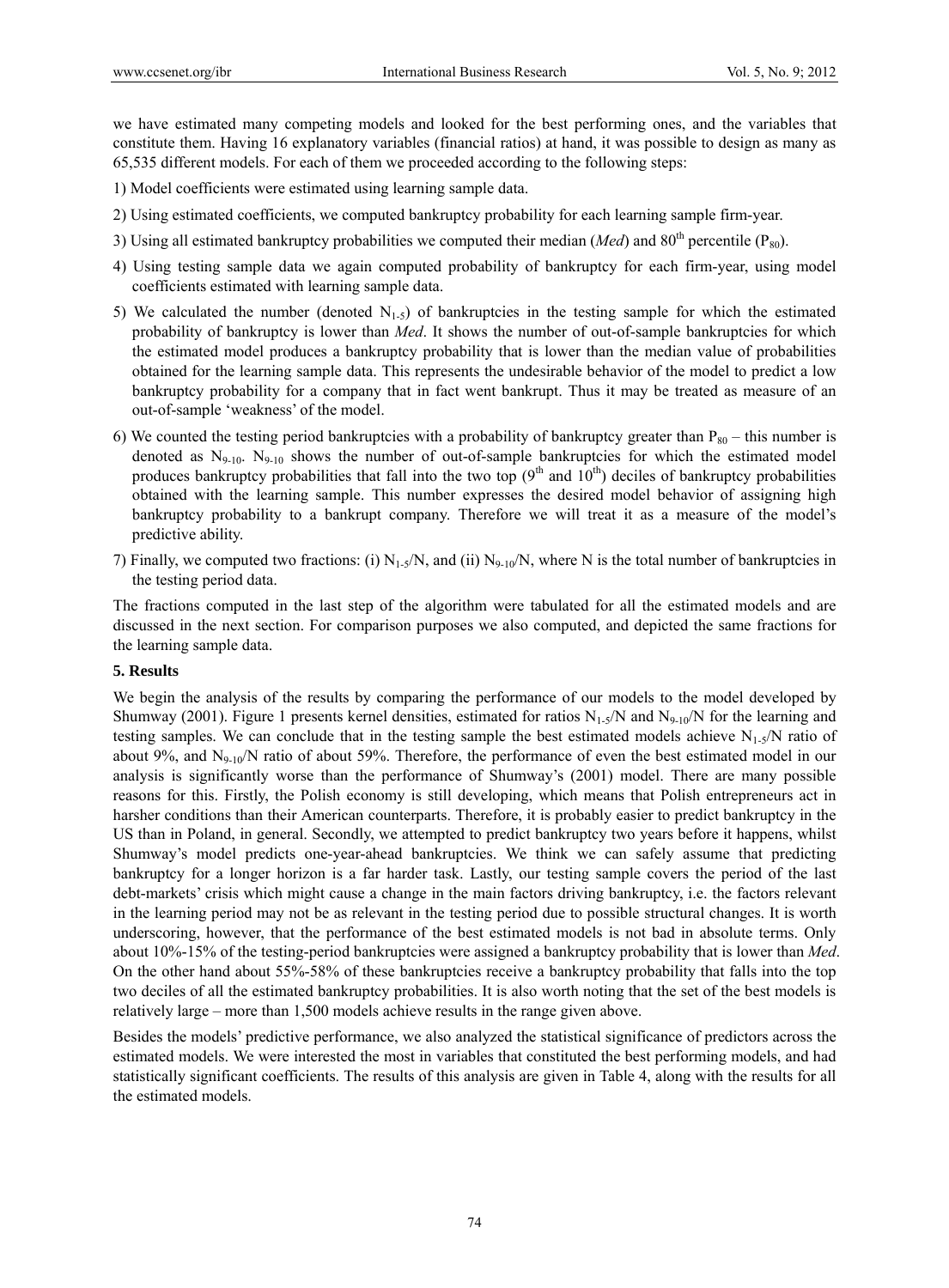

Figure 1. Kernel density estimates for  $N_{1-5}/N$ , and  $N_{9-10}/N$  for the training and testing sample

|  |  | Table 4. Predictors forming the best performing models |  |
|--|--|--------------------------------------------------------|--|
|  |  |                                                        |  |

|                                                  | Percentage of statistically significant in |            |          |                 |  |  |  |  |
|--------------------------------------------------|--------------------------------------------|------------|----------|-----------------|--|--|--|--|
| Predictor (financial ratio)                      | $100$ best                                 | $250$ best | 500 best | All models with |  |  |  |  |
|                                                  | models                                     | models     | models   | given predictor |  |  |  |  |
| Cash Turnover Ratio                              | 100%                                       | 100%       | 100%     | 100%            |  |  |  |  |
| Operating profitability                          | 98%                                        | 96%        | 95%      | 98%             |  |  |  |  |
| <b>Total Assets Turnover</b>                     | 85%                                        | 78%        | 73%      | 65%             |  |  |  |  |
| Return on Sales                                  | 72%                                        | 75%        | 74%      | 100%            |  |  |  |  |
| Current liabilities to total assets ratio        | 59%                                        | 70%        | 68%      | 100%            |  |  |  |  |
| Equity to assets ratio                           | 68%                                        | 64%        | 66%      | 97%             |  |  |  |  |
| Long-term liabilities to total assets ratio      | 44%                                        | 47%        | 49%      | 65%             |  |  |  |  |
| Quick ratio                                      | 47%                                        | 45%        | 42%      | 99%             |  |  |  |  |
| Return on Equity                                 | 33%                                        | 46%        | 47%      | 80%             |  |  |  |  |
| <b>Accounts Receivable Turnover</b>              | 34%                                        | 30%        | 33%      | 94%             |  |  |  |  |
| Working capital productivity                     | 30%                                        | 25%        | 22%      | 24%             |  |  |  |  |
| Current receivables to current liabilities ratio | 10%                                        | 18%        | 14%      | 69%             |  |  |  |  |
| Assets to operating income ratio                 | 10%                                        | 14%        | 18%      | 56%             |  |  |  |  |
| Inventory to working capital ratio               | 4%                                         | 6%         | 8%       | 94%             |  |  |  |  |
| Current assets to working capital ratio          | 3%                                         | $2\%$      | 3%       | 37%             |  |  |  |  |
| Funded capital ratio                             | 2%                                         | $1\%$      | $1\%$    | 40%             |  |  |  |  |

The data shown in Table 4 allows us to identify the most and the least important predictors of bankruptcy. The two most important financial indices are Operating profitability, and the Cash turnover ratio. These predictors have statistically significant coefficients in all, or almost all, of the best 100-500 analyzed models. In addition to these two financial ratios, there is a group of four other variables, which have statistically significant coefficients in the majority of the best analyzed models. These are: Return on sales, Current liabilities to total assets ratio, Equity to assets ratio and Total assets turnover. The next interesting group of variables is formed by the following financial ratios: Long-term liabilities to total assets ratio, ROE, Quick ratio, Accounts receivable turnover and Working capital productivity. These variables turn out to be important in the case of 25%-45% of the best 100-500 analyzed models. Finally, the five following financial indices: Assets to operating income ratio, Funded capital ratio, Current assets to working capital ratio, Current receivables to current liabilities ratio and Inventory to working capital ratio, appear very rarely or almost never in the best 100-500 of the analyzed models.

Comparing the figures commented on above with the results shown in the last column of Table 4, we can conclude the following points. Firstly, Total Assets Turnover plays a much bigger role in the group of the best models, than in all the estimated models containing this variable, on average. The opposite may be said for quite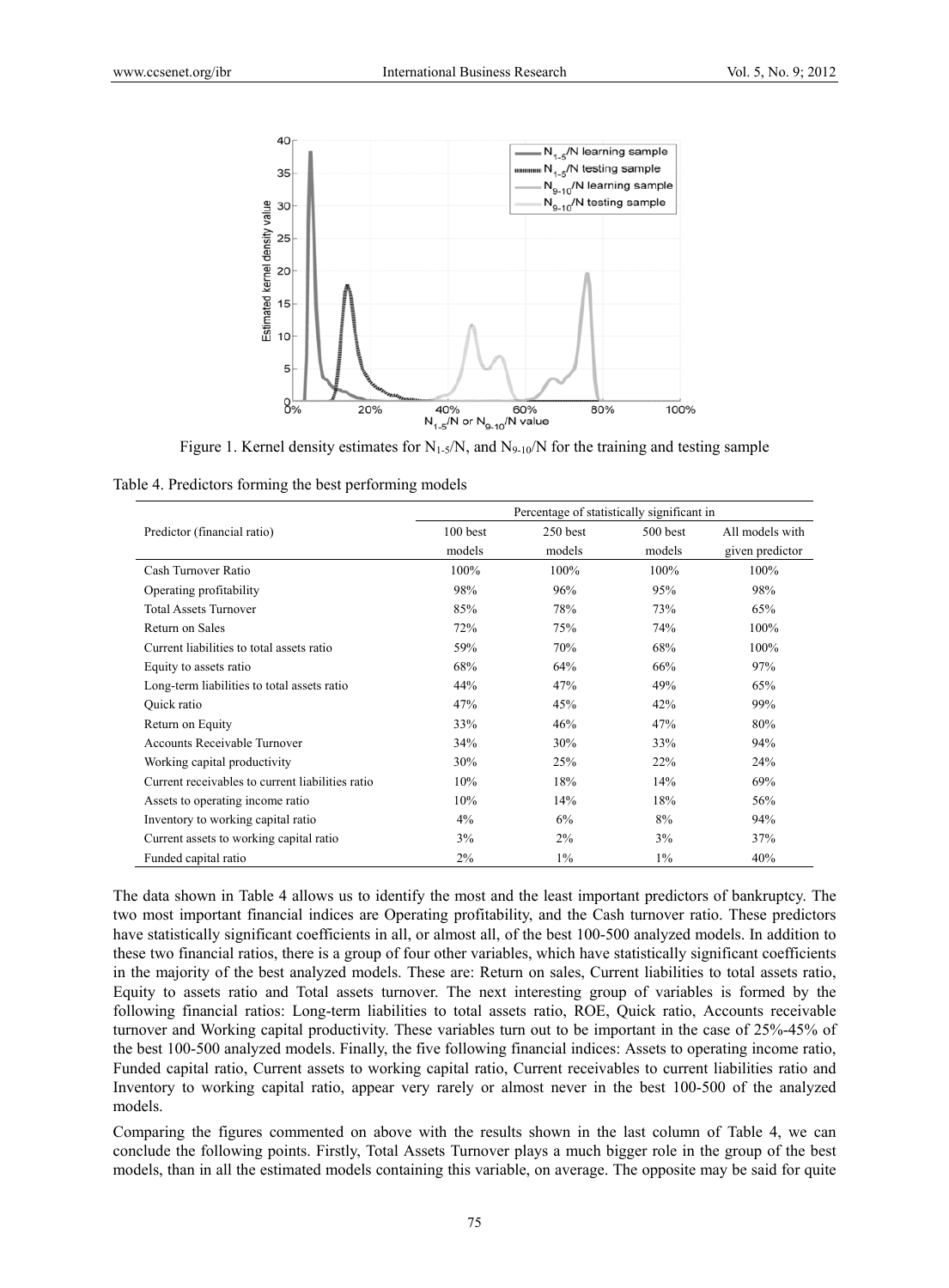a few other indices. This is especially true for the Inventory to working capital ratio, Accounts Receivable Turnover, the Quick Ratio and the Current receivables to current liabilities ratio.

The last part of analysis regards checking what kind of relationship exists between bankruptcy probability, and all the used variables (Table 5). To save space we used only data from the best 500 models. Narrowing down the analyzed group of models does not change the conclusions. With one exception, all results reported in Table 5 are consistent with economic theory. The relationship between all profitability (return) – related indices and bankruptcy probability is negative, meaning that higher profitability implies a lower probability of going bankrupt. The same statement applies to all turnover ratios. The relationship between liabilities indices and bankruptcy probability is positive, meaning the higher the debt the greater the chance of going bankrupt.

The only exception is the result for the Cash Turnover Ratio. It is believed by economists, that the higher the value of this ratio the better, however the analyzed data showed the opposite. If we assume that a company suffers from problems with liquidity, then its Cash Turnover Ratio will be very high. Problems with liquidity are encountered very often in the realms of the Polish economy, as a result we suspect that this ratio acts as a liquidity measure, and its high levels indicate troubles with liquidity. Hence the positive relationship between this ratio and bankruptcy probability.

|                                             | Count of coefficients | Relationship between |             |                          |
|---------------------------------------------|-----------------------|----------------------|-------------|--------------------------|
| Predictor (financial ratio)                 | Significant,          | Significant,         | Not         | predictor and bankruptcy |
|                                             | positive              | negative             | significant | probability              |
| Cash Turnover Ratio                         | 500                   | $\Omega$             | $\theta$    | Positive                 |
| Operating profitability                     | $\theta$              | 473                  | 27          | Negative                 |
| <b>Total Assets Turnover</b>                | 0                     | 364                  | 136         | Negative                 |
| Return on Sales                             | 0                     | 368                  | 132         | Negative                 |
| Current liabilities to total assets ratio   | 341                   | $\theta$             | 159         | Positive                 |
| Equity to assets ratio                      | $\Omega$              | 330                  | 170         | Negative                 |
| Long-term liabilities to total assets ratio | 242                   |                      | 257         | Positive                 |
| Quick ratio                                 | 0                     | 210                  | 290         | Negative                 |
| Return on Equity                            | 0                     | 233                  | 267         | Negative                 |
| Accounts Receivable Turnover                | 0                     | 165                  | 335         | Negative                 |
| Working capital productivity                | 0                     | 108                  | 392         | Negative                 |
| Current receivables to current liabilities  | 67                    |                      | 432         |                          |
| Assets to operating income ratio            | 0                     | 89                   | 411         |                          |
| Inventory to working capital ratio          | 0                     | 41                   | 459         |                          |
| Current assets to working capital ratio     | 13                    | 4                    | 483         |                          |
| Funded capital ratio                        | 0                     | 5                    | 495         |                          |

Table 5. Signs of coefficients of variables for the best 500 models

## **6. Conclusions**

The conducted research allows us to form the following conclusions. Firstly, the performance of the best estimated models is satisfactory. Only about 10%-15% of the testing-period bankruptcies were assigned a low bankruptcy probability and about 55%-58% of bankruptcies received a high bankruptcy probability. The set of the best models is relatively large – more than 1,500 models achieved the above mentioned results.

This points us to the second conclusion, that it is possible to fit many, almost equally good models, with markedly different input variables. However, it is possible to identify the variables which appear most often in the set of the best performing models. There is a clear group of financial ratios that seem to be very helpful when predicting bankruptcy in Poland. These are: Cash turnover ratio, Operating profitability, Return on sales, Current liabilities to total assets ratio, Equity to assets ratio and Total assets turnover.

Thirdly, the relationship between bankruptcy probability, and all but one of the analyzed variables is consistent with economic theory. The only exception to this rule is the Cash turnover ratio which seems to be bound up more with liquidity than with real cash turnover. Therefore, its high value signals troubles with liquidity, and is one of the strongest factors affecting predicted bankruptcy probability.

Based on the above conclusions we can offer some suggestions regarding practical usage of the conducted research. This suggestions apply to Polish economy but we hope that they could be, at least to some extent, applied to other economies, especially ones that used to be centrally-planned and have transformed to capitalism.